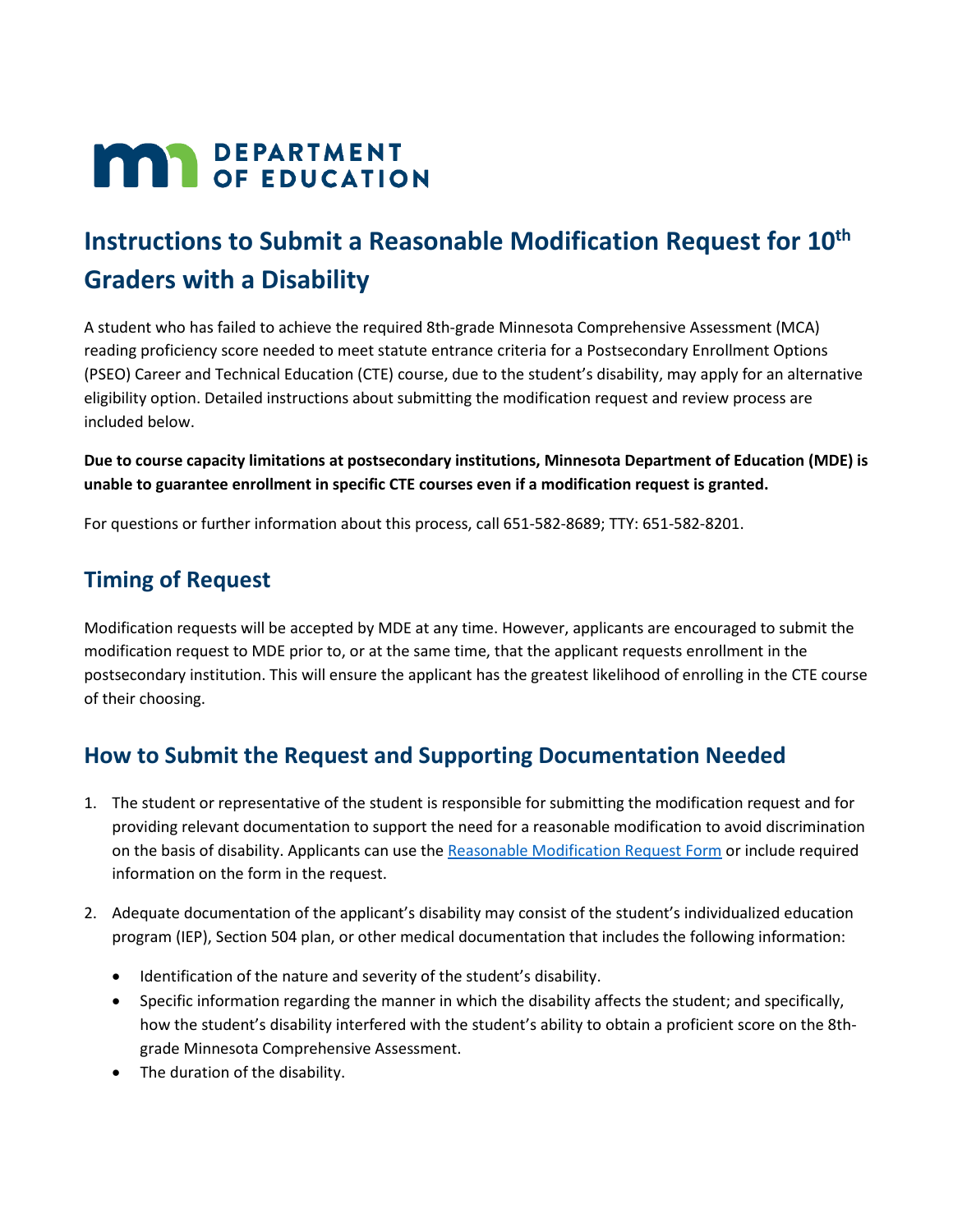- 3. Applicant's documentation should include other data relevant to document the student's reading ability, such as local reading scores, and grades.
- 4. Applicant's documentation should include a copy of the 8th-grade MCA score.
- 5. The applicant must submit th[e Reasonable Modification Request Form](#page-2-0) (or required information on the form) and supporting documentation to MDE by emailing [mde.compliance-assistance@state.mn.us](mailto:mde.compliance-assistance@state.mn.us) or by U.S. Mail at the following address:

Minnesota Department of Education Attention: Special Education Dispute Resolution Supervisor 1500 Highway 36 West Roseville, MN 55113-4266

## **MDE Staff Review Process**

- 1. Within 30 calendar days from the date MDE receives the modification request and supporting documentation, MDE staff will determine whether the student's inability to obtain a proficient score on the 8th-grade MCA was a result of the student's disability.
- 2. During this 30-day interactive process between MDE staff and the applicant, MDE staff may request further information. MDE staff will consider the following factors during this interactive process:
	- The student's specific physical and mental abilities and limitations as they relate to the MCA assessment.
	- Applicant's barriers to successfully completing the MCA assessment.
	- Potential disability-related modifications to the MCA requirement to demonstrate reading proficiency.
- 3. If a student has demonstrated within the 30-day interactive process that his/her failure to achieve the required MCA reading proficiency score is related to the student's disability, the student will be offered a disability-related modification unless MDE, after consulting with the PSEO program, can demonstrate that making the modification would fundamentally alter the nature of the PSEO program.

## **Written Notification of MDE Decision**

MDE's written decision will include, but not be limited to:

- An explanation of the factors considered, as described above.
- Any determinations made in support of MDE's decision, including whether the applicant has demonstrated reading proficiency through an alternative option.

This written decision will be sent to the applicant by U.S. Mail, and if requested by the applicant, by encrypted email.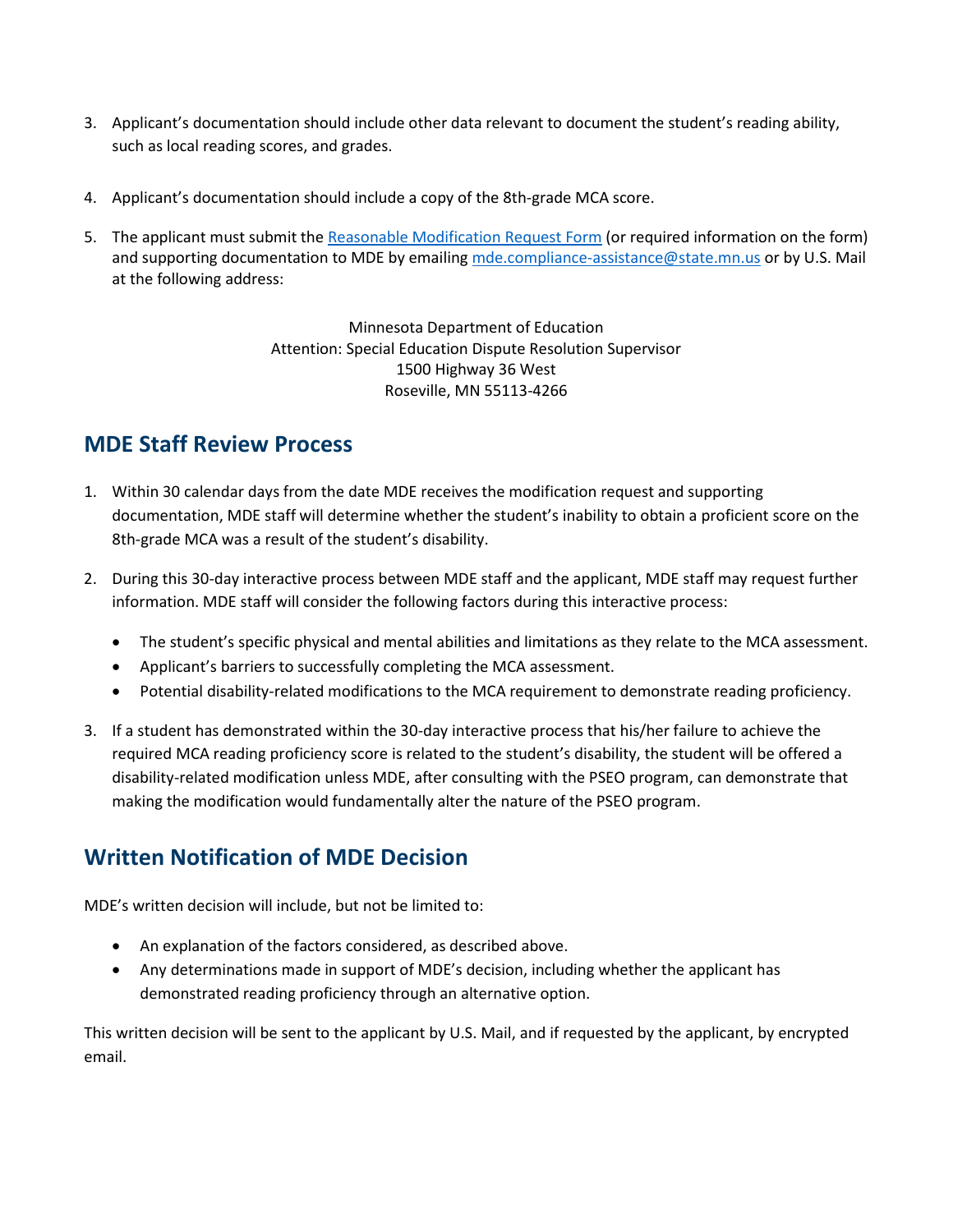Complaints regarding MDE's process or decision may be directed to: Chicago Office, Office for Civil Rights; U.S. Department of Education; Citigroup Center, 500 W. Madison Street; Suite 1475; Chicago, IL 60661-4544; Telephone: 312-730-1560; FAX: 312-730-1576; TDD: 800-877-8339; Email: OCR.Chicago@ed.gov

#### <span id="page-2-0"></span>**Reasonable Modification Request Form**

Applicants are not required to use this form; however, information with an asterisk is required and must be provided.

#### **Student Information**

| (MDE will forward a copy of this completed form to the student's school.) |  |  |
|---------------------------------------------------------------------------|--|--|
|                                                                           |  |  |
| *Student's 8th grade MCA score (a copy must be included)_____________     |  |  |
| <b>Student Representative Information (if different from above)</b>       |  |  |
|                                                                           |  |  |
|                                                                           |  |  |
|                                                                           |  |  |
|                                                                           |  |  |

Your relationship to the student

### **Disability Information (attach additional pages if necessary)**

\*What is the nature and severity of student's disability? (Example: Student has a diagnosis of ADHD, which can cause him to be unfocused and easily distracted.)